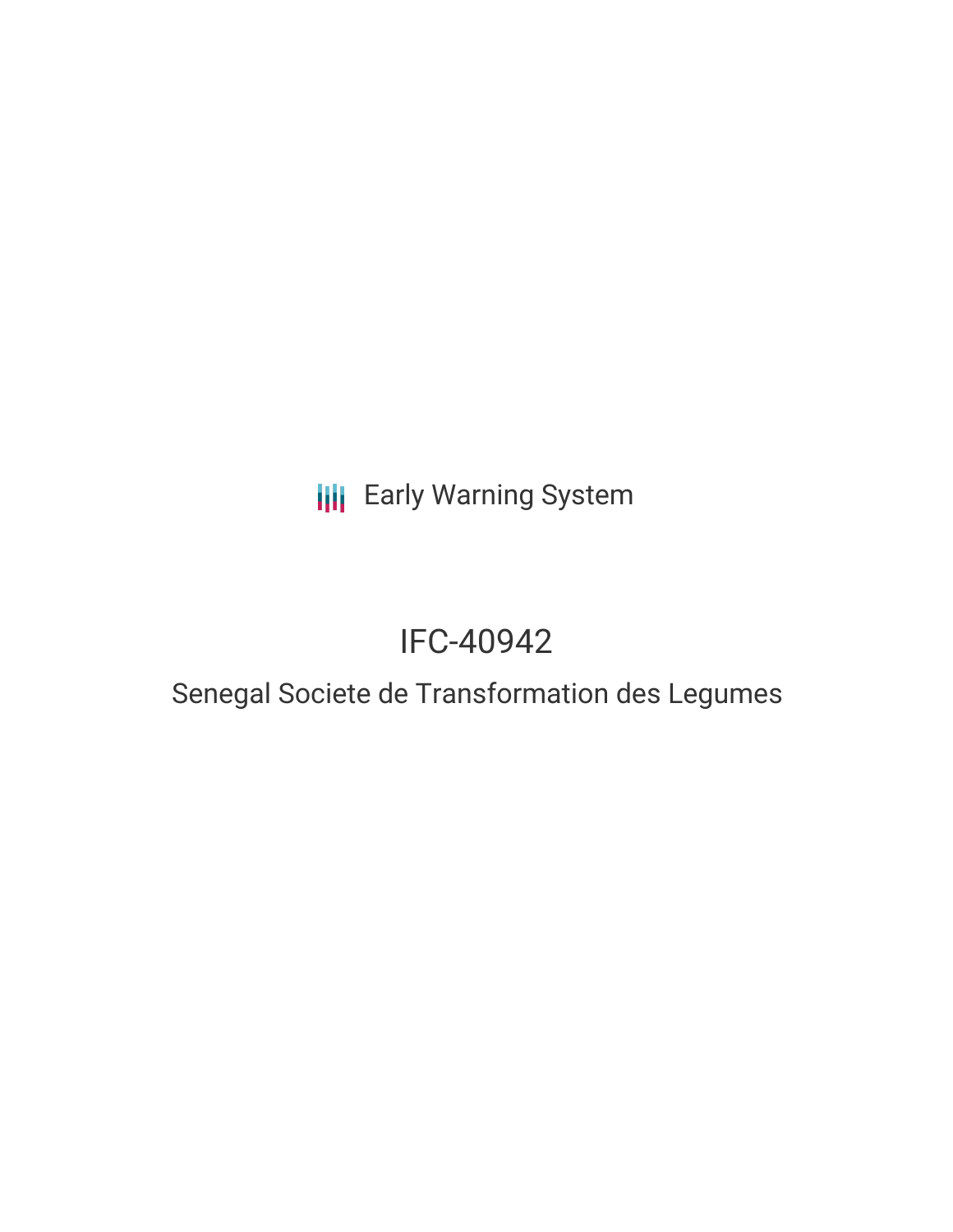

### **Quick Facts**

| <b>Countries</b>               | Senegal                                       |
|--------------------------------|-----------------------------------------------|
| <b>Financial Institutions</b>  | International Finance Corporation (IFC)       |
| <b>Status</b>                  | Proposed                                      |
| <b>Bank Risk Rating</b>        | B                                             |
| <b>Voting Date</b>             | 2019-11-30                                    |
| <b>Borrower</b>                | SENEGAL SOCIETE DE TRANSFORMATION DES LEGUMES |
| <b>Sectors</b>                 | Agriculture and Forestry                      |
| <b>Investment Amount (USD)</b> | $$3.89$ million                               |
| <b>Project Cost (USD)</b>      | \$19.99 million                               |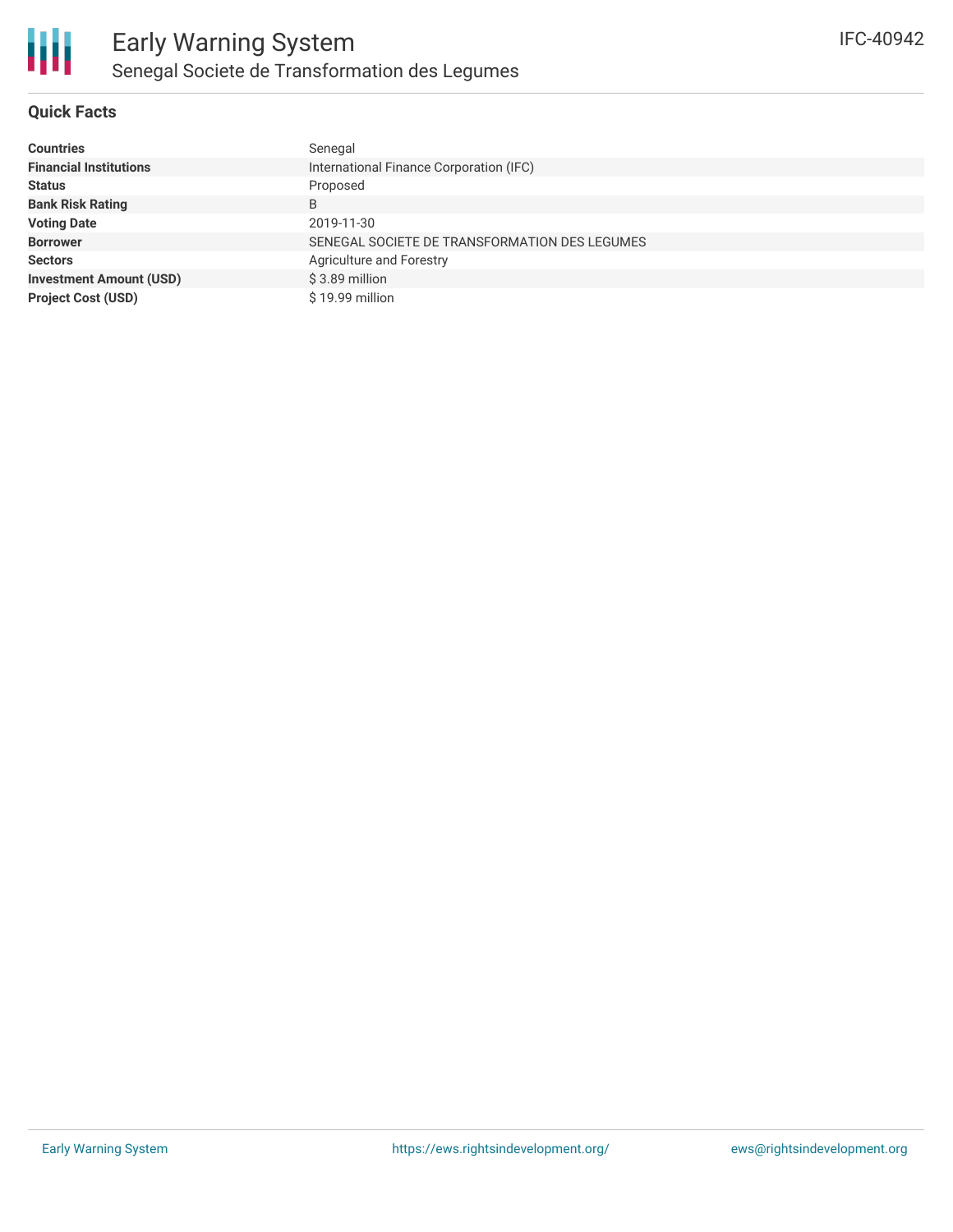

#### **Project Description**

The proposed investment consists of a €3.5 million A-loan from IFC and €3.5 million from the Private Sector Window of the International Development Association (IDA PSW) to support Société Africaine d'Ingrédients S.A. (SAF Ingredients or the company), a French-Senegalese joint venture, in the development of a €18 million greenfield onion dehydration plant and 760 hectare nucleus farm near St Louis in Senegal. IFC and IDA PSW loan would be for capital expenditures and permanent working capital. The project entails decommissioning an existing onion dehydration plant (newly built in 2003 and closed in 2014) near Dijon, in France, and SAF Ingredients purchasing it for relocation to St. Louis. As the sponsor of the project, Dijon Céréales (a French agricultural cooperative) will manage the transfer of the plant with the technical support of Biaugeaud (a French engineering company), setting up the nucleus farm, and operating the plant in Senegal (the "Project"). This would be the first industrial-scale dehydration plant of its kind (no direct exposure of onions to the heat source) located in West and Central Africa.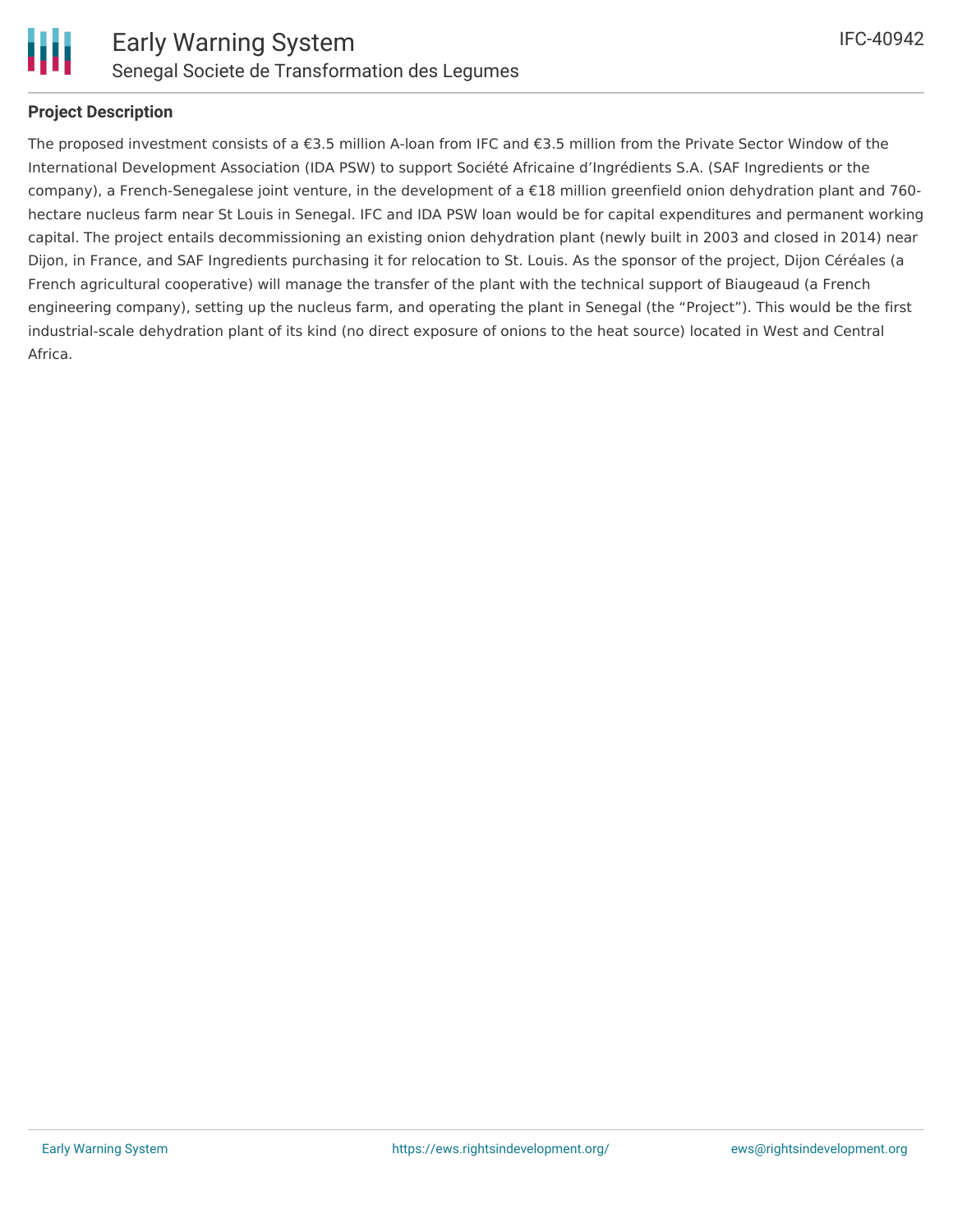

#### **Investment Description**

• International Finance Corporation (IFC)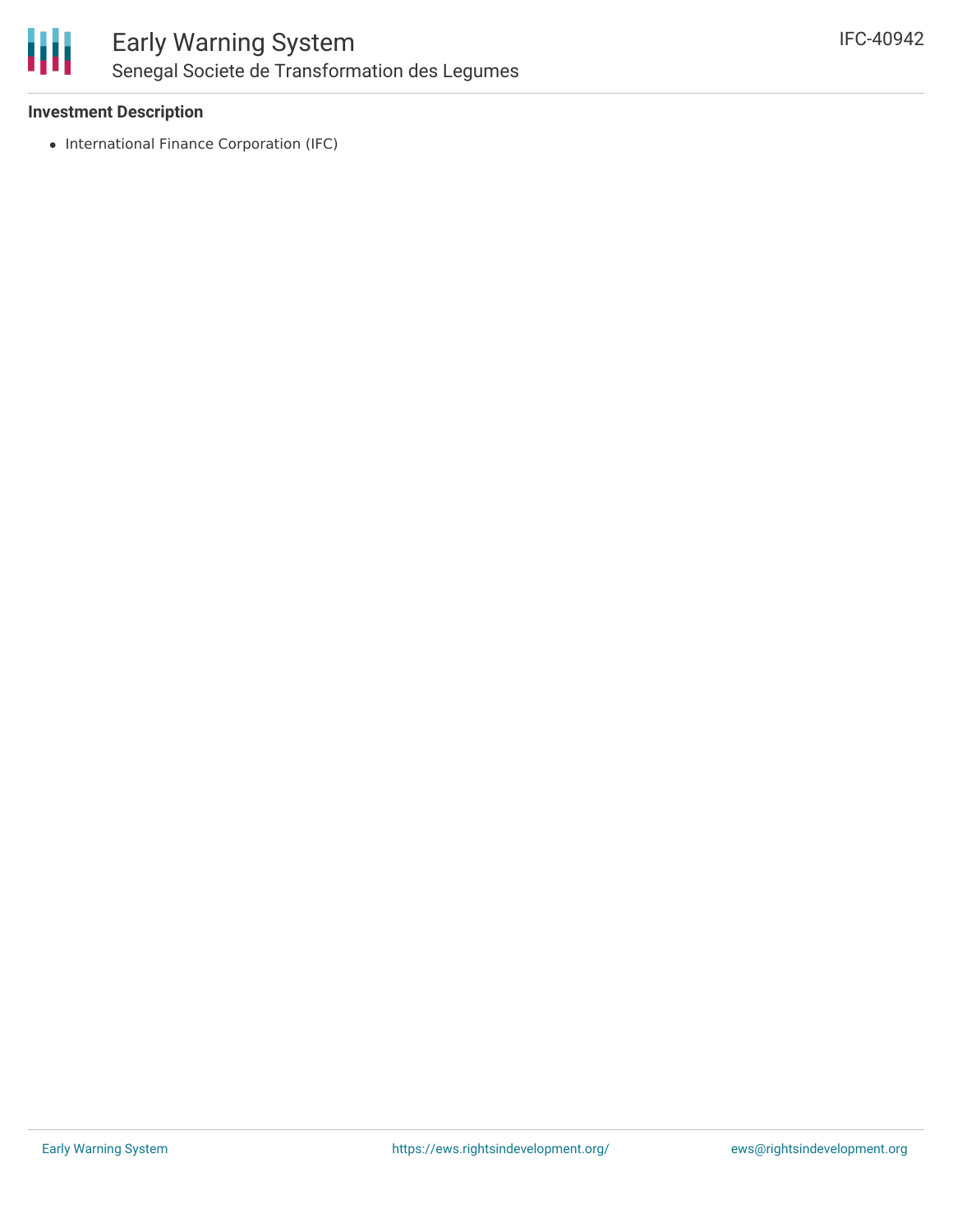

#### **Contact Information**

SAF Ingredients Mr. Emmanuel Biaugeaud Directeur General + 33 (0) 557 102 810 evd@biaugeaud.com Km3, Route de Diana, St Louis, Senegal

#### ACCOUNTABILITY MECHANISM OF IFC

The Compliance Advisor Ombudsman (CAO) is the independent complaint mechanism and fact-finding body for people who believe they are likely to be, or have been, adversely affected by an IFC or MIGA- financed project. If you submit a complaint to the CAO, they may assist you in resolving a dispute with the company and/or investigate to assess whether the IFC is following its own policies and procedures for preventing harm to people or the environment. If you want to submit a complaint electronically, you can email the CAO at CAO@worldbankgroup.org. You can learn more about the CAO and how to file a complaint at http://www.cao-ombudsman.org/